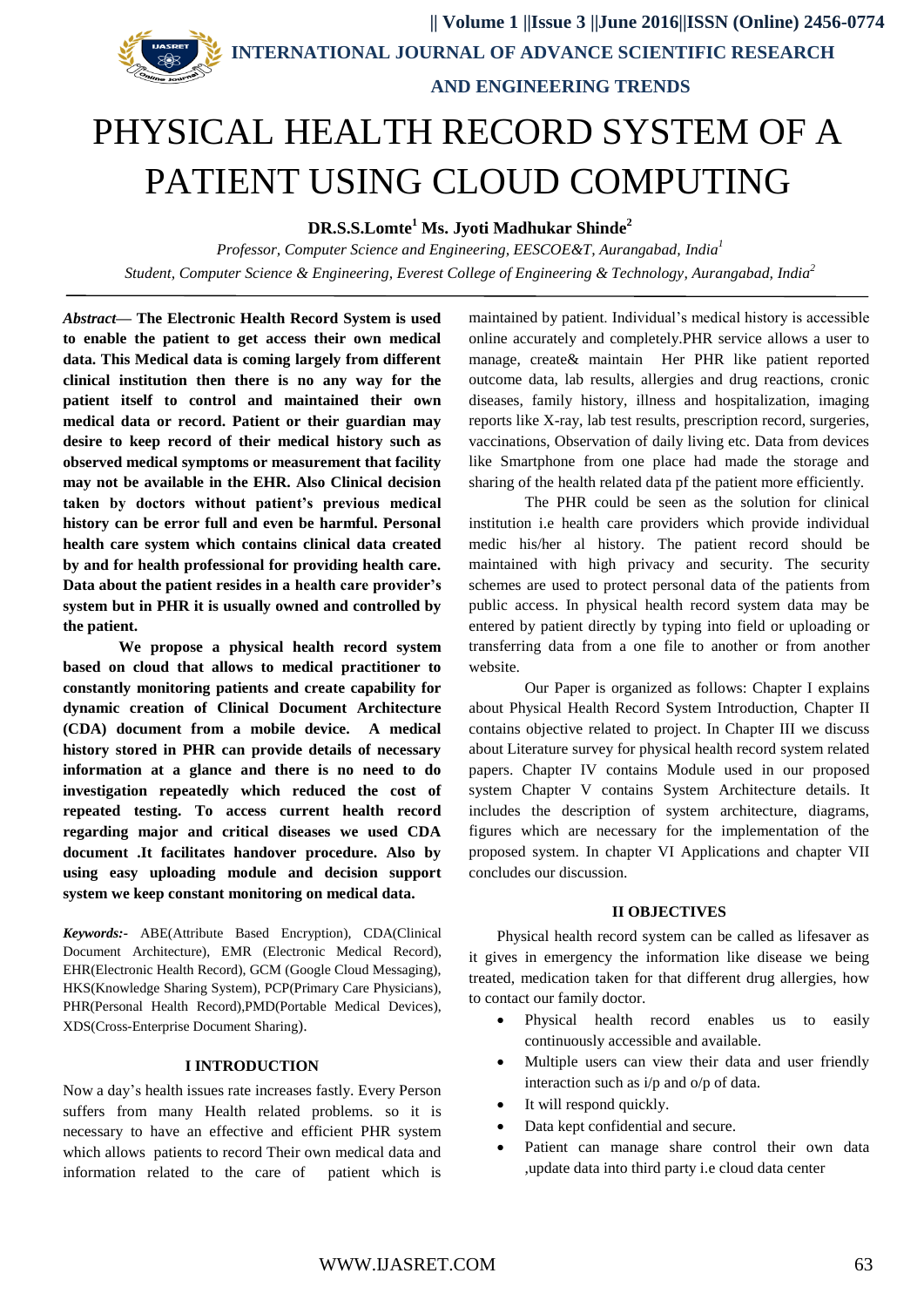**|| Volume 1 ||Issue 3 ||June 2016||ISSN (Online) 2456-0774 INTERNATIONAL JOURNAL OF ADVANCE SCIENTIFIC RESEARCH** 

 **AND ENGINEERING TRENDS**

Personal Health Record system stored electronic record of health-related information managed, shared, and controlled by the individual.PHR has been used in many areas such as knowledge sharing, continuity of care, preventive care, and clinical decision support. PHRs allow individual to keep patients health record in one place instead of paper based files in different doctors' Offices.

PHR can benefit clinicians to give better treatment and decisions by providing continue data. In case of emergency condition PHR can quickly provide critical information of the patient to provide diagnosis or provide treatment.

#### **III LITERATURE SURVEY**

M. Vijayapriya\* and Dr. A. Malathi in their paper does the work related to improve the scalability. Here one to many encryption methods can be used such as ABE[7].There exits a central server where owners place their own sensitive medical data, and attempted by the users to gain access.PHR documents can be accessed by users by the server in order to read or write to someone others PHR, a user can have simultaneously have an Access to multiple owners data which needs Multi-Authority Based Encryption(MA-ABE).To provide efficient key management secure access of PHR in a patient centric manner is the main goal of this system.

Vishnu Dahatonde, Ashish Jadhao, Akash Bhardwaj, Namish Diwate, Aaradhana Deshmukh One can maintain his PHR from his childhood and can use it anytime using Emergency Medical System (EMS) services which can be provided in various emergency situations. These services may include calling an Ambulance service till patient gets discharge from hospital. They develop a system that maintains PHR and provide EMS using cloud environment. It provides asynchronous notification using Google Cloud Messing(GCM)which is a lightweight mechanism that uses push messaging technology for notification.[6]

S Vidya K Vani D KavinVidya describes the framework which provides efficient key management secure access of PHR in a patient centric manner is the main goal of this system.

The user data must consist of those users who make a access based on their professional such as medical researchers, nurses, doctors role.[3] Chang-Ji Wang1,2, Xi-Lei Xu1,2, Dong-Yuan Shi1,2, Wen-Long Lin1,2 in this paper, propose a patient centric cloud based secure PHR system, which allows patients to securely store their own PHR data on semi-trusted cloud service providers & share selectively their PHR data with large number of users, including health care provider like nurses ,doctors, family members or friends. To reduce the key management complexity for users and owners, they divide the users on

cloud based PHR system into two security domains which are public and personal domain. Unlike from previous cloud based PHR system, PHR owners can encrypt their PHR data for public domain using the cipher text policy attribute-based encryption scheme. Only authorized users who satisfy the specified cipher text policy or who identifies dedicated identities can be decrypt the encrypted PHR data.

Soumya Parvatikar, Puja Prakash, Richa Prakash, Pragati Dhawale, S.B. Jadhav's proposed in this paper that to work in attribute based encryption and cryptographically enforced the access control for outsourced data. To improve upon the scalability of the above solution is to use one-to-many encryption method such as ABE [8]. Clementine Gritti1\_, Willy Susilo1, Thomas Plantard1, Kaitai Liang2 Wong3 promotes the issue of empowering patients using their health records has been well accepted in the community which is known as the personal health record i.e. PHR. We aim to provide the patients with the power of the cloud to conduct the outsourced work more efficiently. [9]

#### **IV MODULES USED**

In our proposed system we have three Users Modules Admin, Physician, Patients as shown in Fig1 which have different access and control for viewing data adding blocking patient, physician, updating profile of patient adding Treatment information etc.

#### *A. Admin module*

This Module is used to control all the process. Admin is a super user who creates the PHR data owner user and maintains the cloud server's configuration. Admin has the writes to add, edit or delete any type of data owners.

After logged in admin perform functions like Update profile of patient, Add/Block patient or physician, View health profile of patient or physician.

#### *B. Patient module*

In this module patient a person i.e. data Owner who will store the files in a cloud which in turn accessed by the authorized data users .i.e physician. Patient who will upload all the files in the system.

After logged in Patient module perform functions like Update profile, view Diagnosed report, add health Issues, View health profile on PC, View health profile on Mobile, View Treatment Info logged out.

#### *C. Physician module*

In this module physician i.e. data access user comes from different domains like Hospital, Insurance, Friends, Nursing homes, Test labs, Private care centre, family Doctor etc. After logged in physician perform functions like Update profile, View Diagnosed Report, view symptoms, set Disease, Add Treatment Info, Update patient health Profile.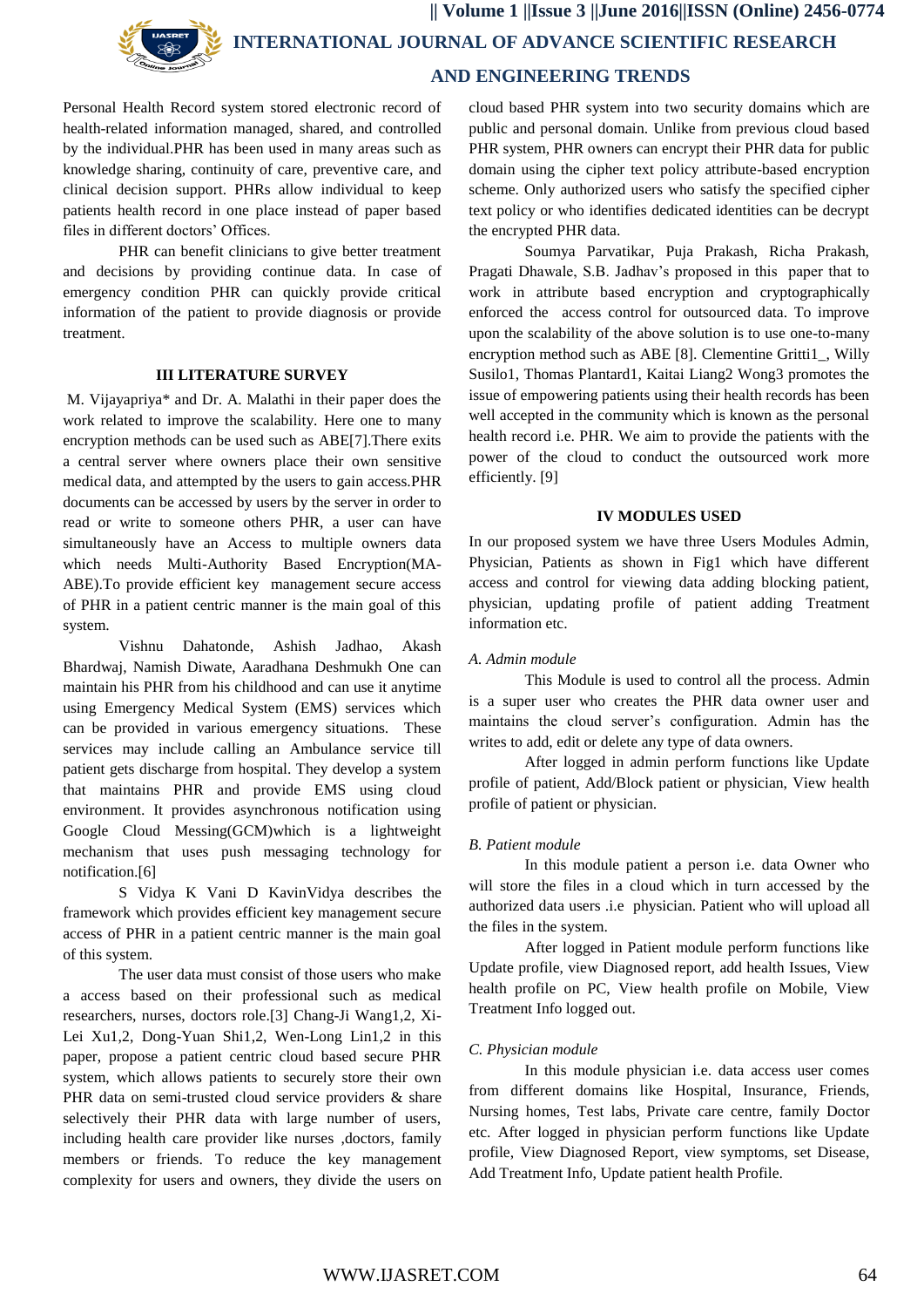**|| Volume 1 ||Issue 3 ||June 2016||ISSN (Online) 2456-0774 INTERNATIONAL JOURNAL OF ADVANCE SCIENTIFIC RESEARCH AND ENGINEERING TRENDS**



*Figure 1 Sequence Diagram*

## **V SYSTEM ARCHITECTURE OF PROPOSED SYSTEM**

#### *A. System Architecture*

PHR architecture has two main components Data i.e information collected, stored exchanged and analyzed by the PHR, Infrastructure i.e the platform that handles data storage, processing and exchanged. PHRS allow patients to enter their health related data into their health care providers EHR system so patients able to show their own data any time anywhere can transfer much more to the patient than stand-alone PHR [2] allow patients to keep together their entire medical history in one place. The health related Information that patients may store for their personal use may also be valued by healthcare providers can share any time. Mostly Shared medical records are universally acceptable. A personally controlled PHR, which is connected with a primary care EMR, can manage communications for the appointments and prescriptions at acceptable cost also.

As shown in Figure 2 The first step is to collect personal medical data including measurements periodically and upload to the repository in the cloud. The medical data can be any personal medical data that is meaningful to each individual such as lab test results, CT-Scan images, medication, chronic disease, observed medical symptoms such as shortness of breath, or scanned immunization record.



*Figure 2 Architecture of Personal Health Record System*

Most of medical data such as the measurements from portable medical devices (PMD), observed symptoms, medication, etc. may be included in CDA documents. When a CDA document is uploaded to the cloud, the CDA query module is used to retrieve relevant data from CDA files and convert health related data i.e observed symptoms in a text file so it can be used with the diagnosis module. The diagnosis module takes the output from the CDA query module as input for the analysis. It compares the observed symptoms and other measurements against facts such as major symptoms and minor symptoms of diseases.

In this system there are three types of end user Admin, Patient, physician. All three users has to access the application running in cloud application server with proper URL showing on web browser. Each user has his own unique user id and password to enter their data to perform all functions comes under them. At a time any number of users can able to access the application i.e at a time more than one user can be handled by application.





As shown in Figure 3 use case diagram admin can login into system and update profile of patient add physician also able to